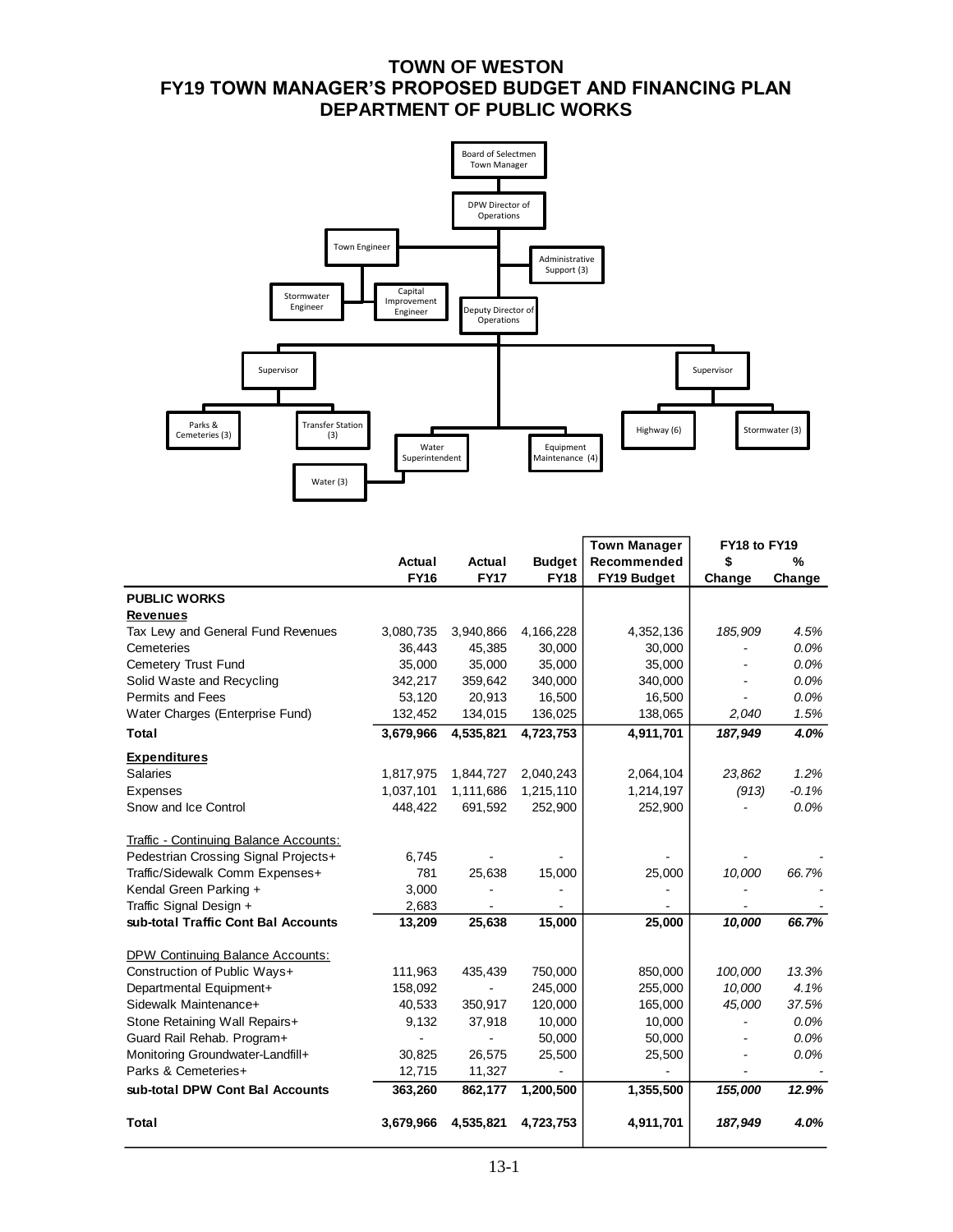# **PUBLIC WORKS: Administration and Engineering**

#### **Description of Services**

The Department of Public Works is responsible for the maintenance of streets, parks and cemeteries, operation of the transfer station, operation of the water division, storm water management and providing certain engineering/labor support to other Town departments. A prorated portion of the costs in the Administration and Engineering division budget is allocated to the Water Enterprise Fund.

#### **FY19 Departmental Goals**

1. Continue to improve on employee efficiency in the department via the development of standards.

2. Continue recent progress in drainage improvement program, using DPW workforce when feasible. Develop annual mapping for cleaning schedule for outfalls, catch basin cleaning, roadside cutting and vegetative management, etc.

3. Improve the operation, management and structure of all divisions via routine annual schedules including pavement markings on an annual schedule.

|                                 | <b>FY16</b>   | <b>FY17</b>   | <b>FY18</b>   | <b>FY19</b>      |
|---------------------------------|---------------|---------------|---------------|------------------|
| <b>Staffing Levels</b>          | <b>Funded</b> | <b>Funded</b> | <b>Funded</b> | <b>Requested</b> |
| Director                        |               |               |               |                  |
| Deputy Director                 |               |               |               |                  |
| <b>Town Engineer</b>            |               |               |               |                  |
| Stormwater Engineer             |               |               |               |                  |
| Capital Improvement Engineer    |               |               |               |                  |
| <b>Office Manager</b>           |               |               |               |                  |
| <b>Administrative Assistant</b> |               |               |               |                  |
| <b>Office Clerk</b>             |               |               |               |                  |
| <b>Total FTE</b>                |               |               |               |                  |

4. Improve complaint tracking, employee training and customer service.

#### **Budget Recommendations**

Level Services: There are small increases for drug & alcohol testing, printing and advertising and water, offset by decreases in conference and property damage claims. An additional \$4,000 is included for improved cleaning of the floors.

New Requests Recommended by Town Manager: None requested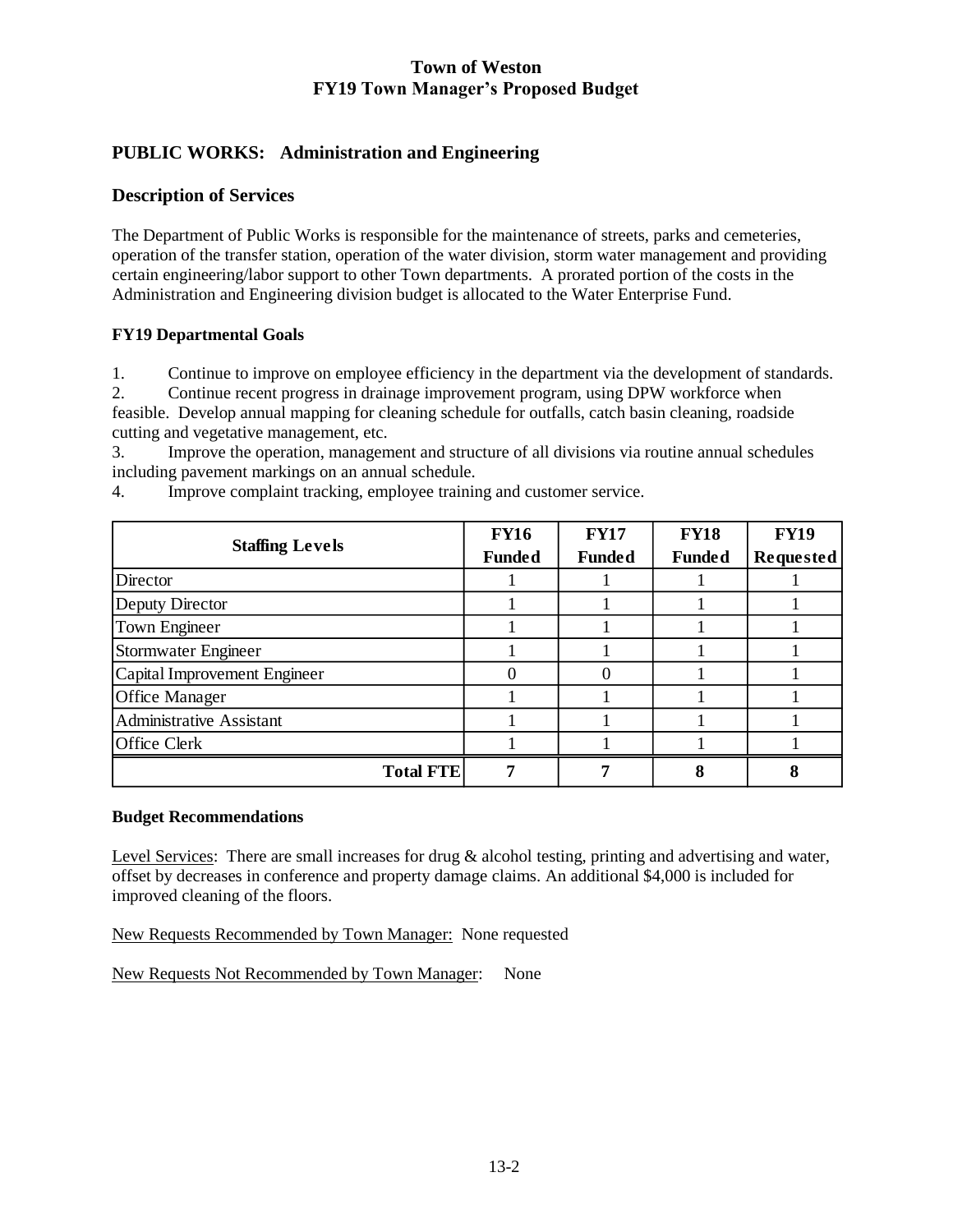|                                                  |               |               |                |                |                 | <b>TOWN MANAGER'S</b><br><b>RECOMMENDATION</b> |                          |              | FY18 to FY19             |          |
|--------------------------------------------------|---------------|---------------|----------------|----------------|-----------------|------------------------------------------------|--------------------------|--------------|--------------------------|----------|
|                                                  | <b>ACTUAL</b> | <b>BUDGET</b> | <b>ACTUAL</b>  | <b>BUDGET</b>  | <b>DEPT REQ</b> | <b>LEVEL</b>                                   | <b>NEW</b>               |              | \$                       | %        |
| <b>PUBLIC WORKS</b>                              | <b>FY16</b>   | <b>FY17</b>   | <b>FY17</b>    | <b>FY18</b>    | FY19            | <b>SERVICE</b>                                 | <b>REQ</b>               | <b>TOTAL</b> | Change                   | Change   |
|                                                  |               |               |                |                |                 |                                                |                          |              |                          |          |
| <b>Administration, Traffic &amp; Engineering</b> |               |               |                |                |                 |                                                |                          |              |                          |          |
| Salaries                                         | 558,943       | 572,229       | 576,097        | 660,870        | 671,026         | 671,026                                        |                          | 671,026      | 10, 156                  | 1.5%     |
| Overtime                                         | 541           |               |                |                |                 |                                                | ٠                        |              |                          |          |
| <b>Police Details</b>                            |               | 12,000        | 1,238          | 12,000         | 12.000          | 12.000                                         | ÷.                       | 12,000       | ÷.                       | 0.0%     |
| <b>Sub-total Personal Services</b>               | 559.484       | 584,229       | 577,335        | 672,870        | 683,026         | 683,026                                        | $\overline{a}$           | 683,026      | 10,156                   | 1.5%     |
| Administration                                   |               |               |                |                |                 |                                                |                          |              |                          |          |
| Repair/Maint-Office Equipment                    |               | 500           | 302            | 500            | 500             | 500                                            |                          | 500          | ÷,                       | 0.0%     |
| Drug & Alcohol Testing                           | 1,786         | 1,400         | 2,355          | 1,400          | 1,700           | 1,700                                          | ä,                       | 1,700        | 300                      | 21.4%    |
| Professional & Consulting                        |               |               | 119            |                |                 |                                                |                          |              |                          |          |
| Printing & Advertising                           | 5,536         | 2,000         | 4,942          | 2,000          | 4,000           | 4,000                                          | ä,                       | 4,000        | 2.000                    | 100.0%   |
| Communications                                   | 15,710        | 14,175        | 14,043         | 14,175         | 14,175          | 14,175                                         | ÷,                       | 14,175       | ÷,                       | 0.0%     |
| Postage                                          | 672           | 1,500         | 1,394          | 1,500          | 1,500           | 1,500                                          | ä,                       | 1,500        |                          | 0.0%     |
| Weather                                          | 1,195         | 1,195         | 1,195          | 1,195          | 1,195           | 1,195                                          | ÷,                       | 1,195        |                          | 0.0%     |
| Copy Plans                                       |               | 150           |                | 150            | 150             | 150                                            | ä,                       | 150          | ٠                        | 0.0%     |
| Stationery                                       |               | 150           | 396            | 150            | 150             | 150                                            | ä,                       | 150          | ٠                        | 0.0%     |
| Forms                                            |               | 1,000         |                | 1,000          | 1,000           | 1,000                                          |                          | 1,000        |                          | 0.0%     |
| <b>Office Supplies</b>                           | 6,235         | 7,000         | 9,011          | 7,000          | 7,000           | 7,000                                          | ÷,                       | 7,000        | $\frac{1}{2}$            | 0.0%     |
| Protective/Work Clothing                         | 9,855         | 13,030        | 11,199         | 13,030         | 13,030          | 13,030                                         | ä,                       | 13,030       |                          | 0.0%     |
| Licenses                                         | 1,464         | 500           | 1,172          | 500            | 500             | 500                                            | $\frac{1}{2}$            | 500          | $\frac{1}{2}$            | 0.0%     |
| <b>First Aid</b>                                 | 309           | 500           | 591            | 500            | 500             | 500                                            | ä,                       | 500          |                          | 0.0%     |
| In-State Travel                                  | 1,040         | 600           | 680            | 600            | 600             | 600                                            | ä,                       | 600          |                          | 0.0%     |
| Out-of-State Travel                              |               | 500           |                | 500            | 500             | 500                                            | ä,                       | 500          |                          | 0.0%     |
| Dues                                             | 1,129         | 1,700         | 1,040          | 1,700          | 1,700           | 1,700                                          | ÷.                       | 1,700        | ÷.                       | 0.0%     |
| Conference                                       | 242           | 2,000         |                | 2,000          | 1,000           | 1,000                                          | ÷,                       | 1,000        | (1,000)                  | $-50.0%$ |
| All Other Expense                                | 7,385         | 1,000         | 18,060         | 1,000          | 1,000           | 1,000                                          | ÷,                       | 1,000        |                          | 0.0%     |
| <b>Property Damage Claims</b>                    | 7             | 800           | 53             | 800            | 500             | 500                                            | $\overline{\phantom{a}}$ | 500          | (300)                    | $-37.5%$ |
| sub-total Administration                         | 52,566        | 49,700        | 66,552         | 49,700         | 50,700          | 50,700                                         | $\overline{a}$           | 50,700       | 1,000                    | 2.0%     |
|                                                  |               |               |                |                |                 |                                                |                          |              |                          |          |
| <b>Traffic - Continuing Balance Accounts</b>     |               |               |                |                |                 |                                                |                          |              |                          |          |
| Traffic/Sidewalk Comm Expenses+                  | 781           | 15,000        | 25,638         | 15,000         | 15,000          | 25,000                                         |                          | 25,000       | 10,000                   | 66.7%    |
| Pedestrian Crossing Signal Projects+             | 6,745         | ä,            | $\overline{a}$ | $\overline{a}$ |                 |                                                |                          | ÷.           |                          |          |
| Kendal Green Parking +                           | 3,000         | ä,            | $\overline{a}$ | ä,             | $\overline{a}$  |                                                | ä,                       |              |                          |          |
| Traffic Signal Design +                          | 2,683         |               |                |                |                 |                                                | ä,                       |              |                          |          |
| sub-total Traffic-Cont Bal Accts                 | 13,209        | 15,000        | 25,638         | 15,000         | 15,000          | 25,000                                         | $\overline{a}$           | 25,000       | 10,000                   | 66.7%    |
| <b>Physical Plant</b>                            |               |               |                |                |                 |                                                |                          |              |                          |          |
| Electricity                                      | 45,188        | 40,000        | 38,863         | 43,867         | 43,867          | 38,867                                         | $\overline{a}$           | 38,867       | (5,000)                  | $-11.4%$ |
| <b>Natural Gas</b>                               | 25,946        | 32,000        | 37,639         | 29,000         | 30,000          | 30,000                                         | ä,                       | 30,000       | 1,000                    | 3.4%     |
| Water                                            | 2,479         | 2,500         | 1,955          | 2,500          | 2,500           | 2,500                                          | ÷,                       | 2,500        |                          | 0.0%     |
| Repair & Cleaning-Building                       | 32,496        | 29,000        | 32,590         | 29,000         | 33,000          | 33,000                                         | ä,                       | 33,000       | 4,000                    | 13.8%    |
| <b>Comfort Supplies</b>                          | 366           | 1,200         | 5              | 1,200          | 1,200           | 1,200                                          | $\frac{1}{2}$            | 1,200        | $\overline{\phantom{a}}$ | 0.0%     |
| <b>Cleaning Supplies</b>                         | 2,452         | 2,000         | 2,903          | 2,000          | 2,000           | 2,000                                          | ÷.                       | 2,000        |                          | 0.0%     |
| sub-total Physical Plant                         | 108,928       | 106,700       | 113,956        | 107,567        | 112,567         | 107,567                                        | $\overline{\phantom{a}}$ | 107,567      |                          | 0.0%     |
| <b>Total Admin, Traffic &amp; Engineering</b>    | 734,186       | 755,629       | 783,482        | 845,137        | 861,293         | 866,293                                        |                          | 866,293      | 21,156                   | 2.5%     |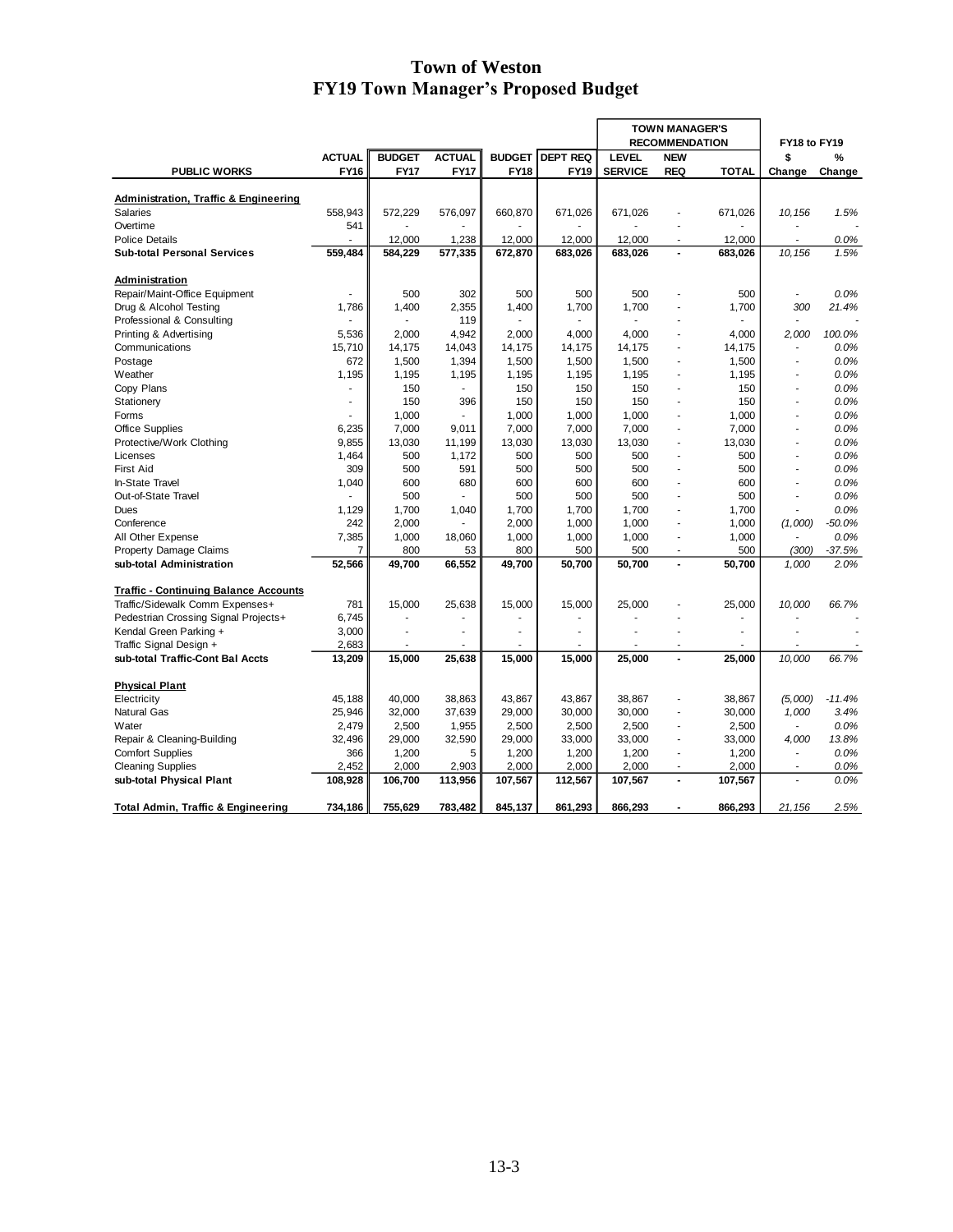# **PUBLIC WORKS: Equipment Maintenance Division**

## **Description of Services**

The Department of Public Works Equipment Maintenance Division is responsible for the maintenance and repair of all DPW, Police and School Department vehicles and equipment which is in excess of 100 pieces of rolling stock. A prorated portion of the salary costs in the Equipment Maintenance division budget is allocated to the Water Enterprise Fund.

#### **FY19 Departmental Goals**

1. Continue to improve winter equipment readiness.

2. Improve bus maintenance protocols and/or practices.

3. Continue to improve Town vehicle care and upkeep by way of a preventive maintenance program utilizing computerized equipment maintenance, parts inventory logs and work orders for repairs.

4. Continue to decrease the cost of maintaining DPW and Police vehicles, school buses and other Town equipment through oversight and efficiency and equipment replacements at the appropriate time.

5. Continue to develop a co-op plan with a local high school to get students practical experience and to potentially develop a personnel replacement program for the Department.

|                         | <b>FY16</b>   | <b>FY17</b>   | <b>FY18</b>   | <b>FY19</b>      |
|-------------------------|---------------|---------------|---------------|------------------|
| <b>Staffing Levels</b>  | <b>Funded</b> | <b>Funded</b> | <b>Funded</b> | <b>Requested</b> |
| Mechanics               |               |               |               |                  |
| Part Time/Seasonal Help |               |               | I PT          | I PT             |
| <b>Total FTE</b>        |               | 4             |               |                  |

#### **Budget Recommendations**

Level Services: This Division's turnover in fiscal year resulted in 75% of the labor staff being replaced. There is a shift in budget from maintenance of Police vehicles to maintenance of School vehicles. Additional funds are included for shop supplies, to better reflect what is actually needed.

New Requests Recommended by Town Manager: None requested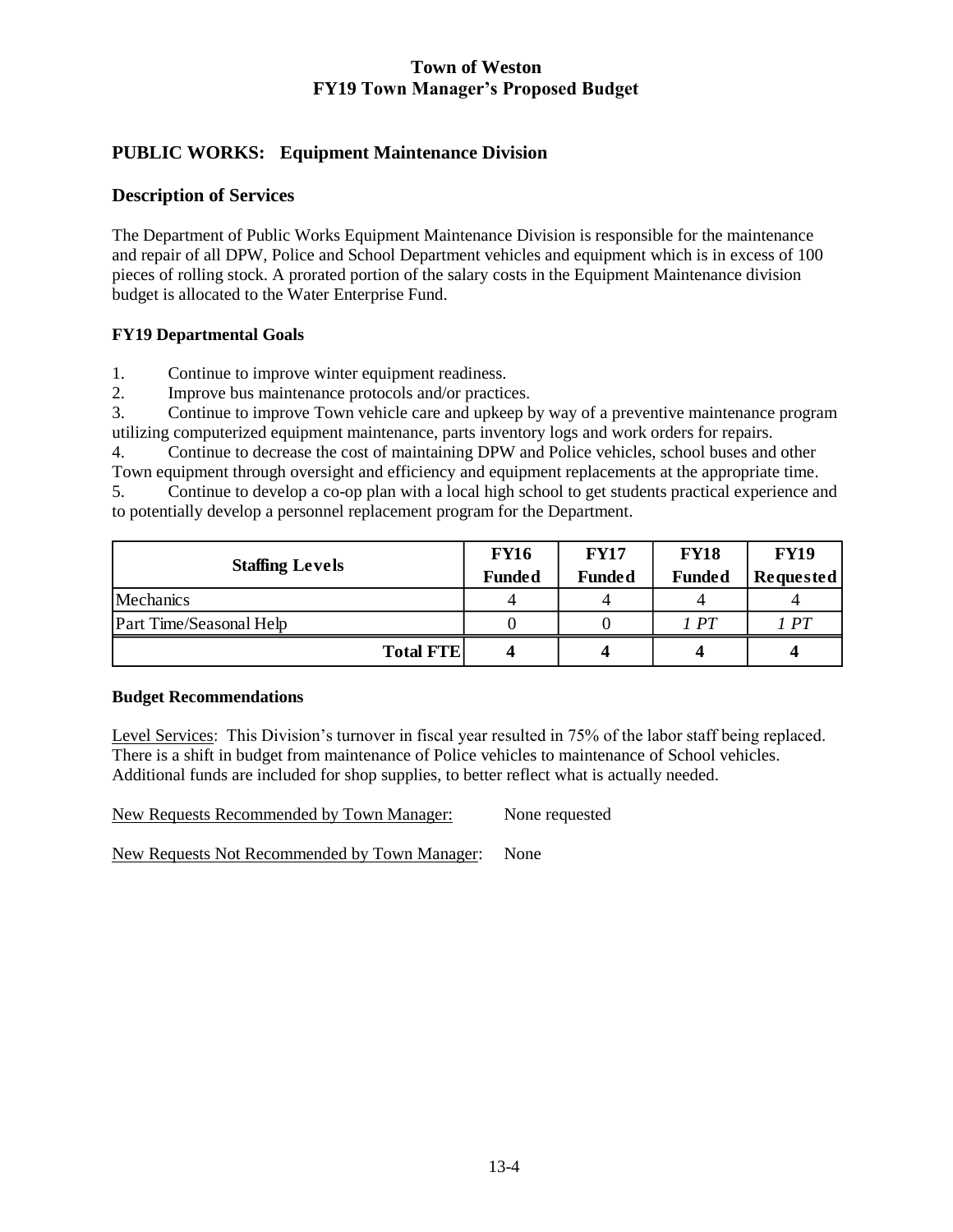|                                              |               |               |                          |               |                | <b>TOWN MANAGER'S</b><br><b>RECOMMENDATION</b> |                          |              | FY18 to FY19             |          |
|----------------------------------------------|---------------|---------------|--------------------------|---------------|----------------|------------------------------------------------|--------------------------|--------------|--------------------------|----------|
|                                              | <b>ACTUAL</b> | <b>BUDGET</b> | <b>ACTUAL</b>            | <b>BUDGET</b> | <b>DEP REQ</b> | <b>LEVEL</b>                                   | <b>NEW</b>               |              | \$                       | %        |
| <b>PUBLIC WORKS</b>                          | <b>FY16</b>   | <b>FY17</b>   | <b>FY17</b>              | <b>FY18</b>   | FY19           | <b>SERVICE</b>                                 | <b>REQ</b>               | <b>TOTAL</b> | Change                   | Change   |
|                                              |               |               |                          |               |                |                                                |                          |              |                          |          |
| <b>Equipment Maintenance</b>                 |               |               |                          |               |                |                                                |                          |              |                          |          |
| Salaries                                     | 233,477       | 236,323       | 237,296                  | 240,120       | 238,773        | 238,773                                        | $\overline{a}$           | 238,773      | (1, 347)                 | $-0.6%$  |
| Overtime                                     | 20,018        | 35,047        | 19,388                   | 35,047        | 35,047         | 35,047                                         | $\overline{a}$           | 35,047       |                          | 0.0%     |
| Temp/Seasonal                                |               |               |                          | 11,184        | 11,184         | 11,184                                         |                          | 11,184       |                          | 0.0%     |
| <b>Sub-total Personal Services</b>           | 253,495       | 271,370       | 256,683                  | 286,351       | 285,004        | 285,004                                        |                          | 285,004      | (1, 347)                 | $-0.5%$  |
| Vehicle Repair & Maintenance                 |               |               |                          |               |                |                                                |                          |              |                          |          |
| Repair/Maint-School                          | 66,467        | 70,000        | 60,123                   | 70,000        | 80,000         | 80,000                                         | $\overline{a}$           | 80,000       | 10,000                   | 14.3%    |
| Repair/Maint-Police                          | 15,178        | 38,000        | 16,330                   | 38,000        | 38,000         | 28,000                                         |                          | 28,000       | (10,000)                 | $-26.3%$ |
| Repair/Maint-Animal Control                  | 645           | 1,000         | 205                      | 1,000         | 1.000          | 1,000                                          | $\blacksquare$           | 1,000        |                          | 0.0%     |
| Repair/Maint-DPW Vehicles                    | 91,059        | 100,000       | 100.007                  | 100,000       | 100,000        | 100,000                                        | $\blacksquare$           | 100,000      |                          | 0.0%     |
| Repair-Small Equipment                       | 4,081         | 3,000         | 3,887                    | 3,000         | 3,000          | 3,000                                          | ä,                       | 3,000        |                          | 0.0%     |
| Gasoline                                     | 16,348        | 40,000        | 20,939                   | 38,600        | 38,600         | 38,600                                         | $\overline{a}$           | 38,600       | ٠                        | 0.0%     |
| Diesel Oil                                   | 54,958        | 26,600        | 35,256                   | 40,000        | 40,000         | 40,000                                         | L,                       | 40,000       | ٠                        | 0.0%     |
| Motor Oil                                    | 11,142        | 15,000        | 9,038                    | 15,000        | 15,000         | 15,000                                         | $\blacksquare$           | 15,000       | ٠                        | 0.0%     |
| Tires & Tubes                                | 13,325        | 21,000        | 11,288                   | 21,000        | 21.000         | 21,000                                         | $\overline{\phantom{a}}$ | 21,000       | ٠                        | 0.0%     |
| <b>Batteries</b>                             |               | 1,000         | $\overline{\phantom{a}}$ | 1,000         | 1,000          | 1,000                                          | ä,                       | 1,000        |                          | 0.0%     |
| Antifreeze                                   |               | 1,500         | ٠                        | 1,500         | 1,500          | 1,500                                          | $\overline{a}$           | 1,500        | $\overline{\phantom{0}}$ | 0.0%     |
| Inspections                                  | 6,450         | 6,000         | 6,660                    | 6,000         | 6,000          | 6,000                                          |                          | 6,000        | ٠                        | 0.0%     |
| sub-total Vehicle Repair/Maint               | 279,653       | 323,100       | 263,732                  | 335,100       | 345,100        | 335,100                                        | $\blacksquare$           | 335,100      |                          | 0.0%     |
|                                              |               |               |                          |               |                |                                                |                          |              |                          |          |
| <b>Shop Supplies</b>                         |               |               |                          |               |                |                                                |                          |              |                          |          |
| Painting                                     |               | 2,000         |                          | 2,000         | 2,000          | 1,000                                          | $\overline{a}$           | 1,000        | (1,000)                  | $-50.0%$ |
| Tools                                        | 5,966         | 10,000        | 7,770                    | 10,000        | 10,000         | 10,000                                         | L,                       | 10,000       |                          | 0.0%     |
| <b>Sundry Shop Supplies</b>                  | 9,878         | 3,000         | 10,492                   | 3,000         | 3,000          | 7,000                                          | $\overline{a}$           | 7,000        | 4,000                    | 133.3%   |
| Hardware                                     | 3,263         | 7,000         | 7,934                    | 7,000         | 7,000          | 7,000                                          | ÷                        | 7,000        | $\overline{a}$           | 0.0%     |
| Safety Equipment                             | 335           | 900           | 266                      | 900           | 900            | 900                                            | ä,                       | 900          |                          | 0.0%     |
| Extinguishers                                |               | 350           |                          | 350           | 350            | 350                                            | ä,                       | 350          | $\overline{a}$           | 0.0%     |
| Welding                                      | 1,320         | 4,000         | 1,479                    | 4,000         | 4,000          | 4,000                                          |                          | 4,000        |                          | 0.0%     |
| sub-total Shop Supplies                      | 20,762        | 27,250        | 27.940                   | 27,250        | 27.250         | 30,250                                         |                          | 30,250       | 3.000                    | 11.0%    |
| <b>Equipment-Continuing Balance Accounts</b> |               |               |                          |               |                |                                                |                          |              |                          |          |
| Departmental Equipment+                      | 158,092       | 245,000       | $\blacksquare$           | 245,000       | 255,000        | 255,000                                        | $\overline{\phantom{a}}$ | 255,000      | 10,000                   | 4.1%     |
| sub-total Cont Bal Accts                     | 158,092       | 245,000       | $\blacksquare$           | 245,000       | 255,000        | 255,000                                        | $\blacksquare$           | 255,000      | 10,000                   | 4.1%     |
| <b>Total Equipment Maintenance</b>           | 712,003       | 866,720       | 548,356                  | 893,701       | 912,354        | 905,354                                        |                          | 905,354      | 11,653                   | 1.3%     |
|                                              |               |               |                          |               |                |                                                |                          |              |                          |          |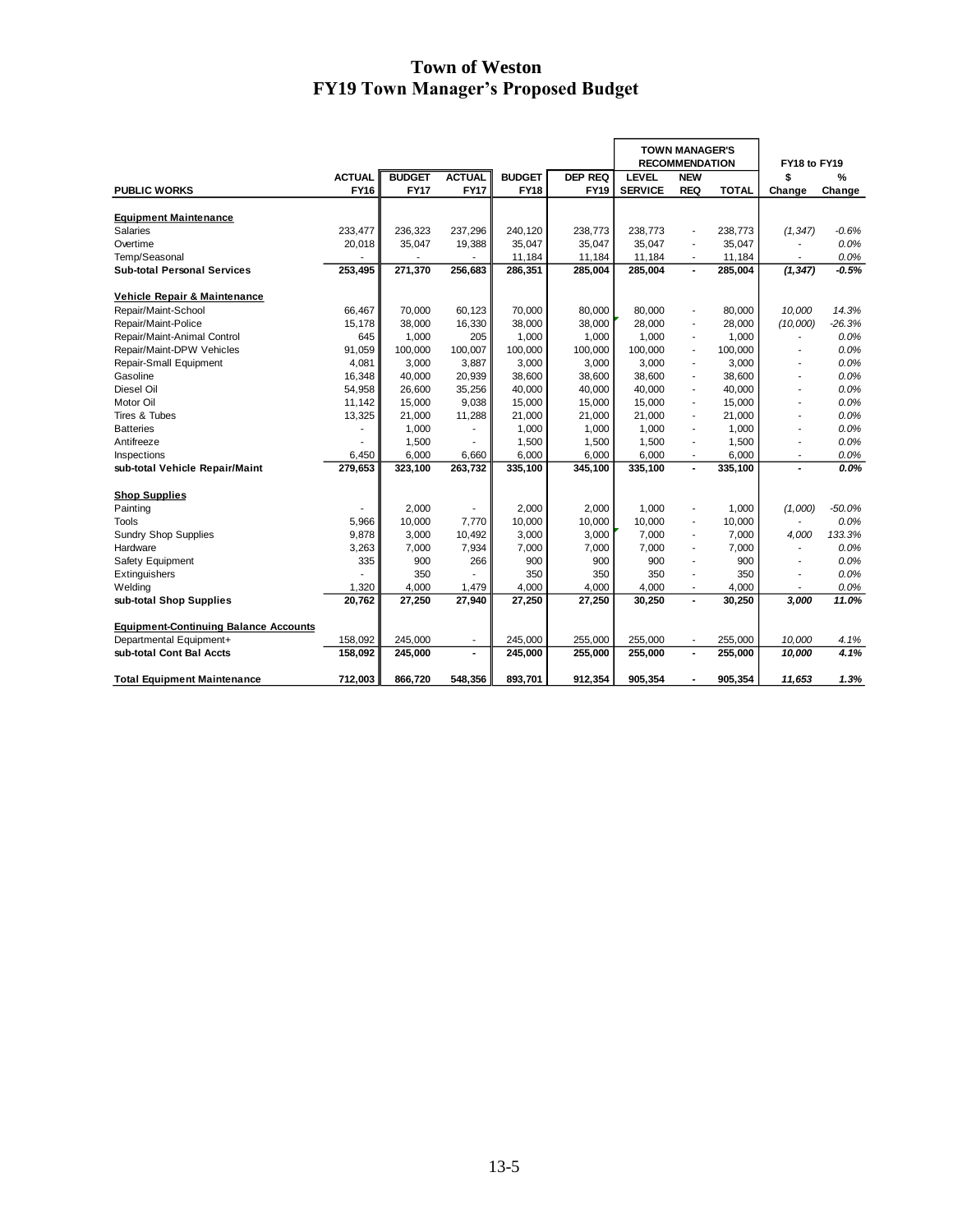## **PUBLIC WORKS: Highway Division**

#### **Description of Services**

The Department of Public Works Highway Division is responsible for the maintenance and repair of 87 miles of Town roads and 31 miles of sidewalks. Specific duties include snow removal, power sweeping, roadside mowing and brush removal including vegetative management, litter control, pavement markings, and leaf removal, as well as trash removal from certain Town buildings.

#### **FY19 Departmental Goals**

1. Continue to improve the scheduling of traffic markings while eliminating the related complaints and improving safety by developing 3 year scheduling cycle.

2. Continue to build on and maintain aggressive pavement management program utilizing spring/early summer and into fall paving schedule.

3. Continue to improve on the Salt Reduction Program without compromising safety and the environment.

4. Continue to develop annual mapping for cleaning schedule for outfalls, catch basin cleaning, roadside cutting, pavement markings, etc.

|                                  | <b>FY16</b>   | <b>FY17</b>   | <b>FY18</b>   | <b>FY19</b>      |
|----------------------------------|---------------|---------------|---------------|------------------|
| <b>Staffing Levels</b>           | <b>Funded</b> | <b>Funded</b> | <b>Funded</b> | <b>Requested</b> |
| Supervisor of Highway/Stormwater |               |               |               |                  |
| Traffic Maintenance Specialist   |               |               |               |                  |
| Heavy Equipment Operator         |               |               |               |                  |
| Laborers                         |               |               |               |                  |
| Part Time/Seasonal Help          | 1PT           | 1PT           | 1PT           | 1PT              |
| <b>Total FTE</b>                 |               |               |               |                  |

#### **Budget Recommendations**

Level Services: The amount budgeted for snow removal has been historically underfunded; however, the Reserve Policy calls for the use of unused levy capacity to fund snow and ice deficits. An additional \$45,000 is included for sidewalk maintenance to reconstruct a well used sidewalk on Wellesley Street.

New Requests Recommended by Town Manager: An additional \$100,000 is requested for Construction/ Reconstruction of Public Ways (Roadway Maintenance) to continue increasing this budget to a more appropriate level, reflecting the average lifespan of a road and the cost to maintain or replace roads. It is estimated that the Town should be funding roadway maintenance at more than \$1.5 million per year to maintain current conditions, but not necessarily catch up. Assuming the same level of Chapter 90 funding from the Commonwealth in FY19, this will increase the Town's overall funding to about 89% of that amount.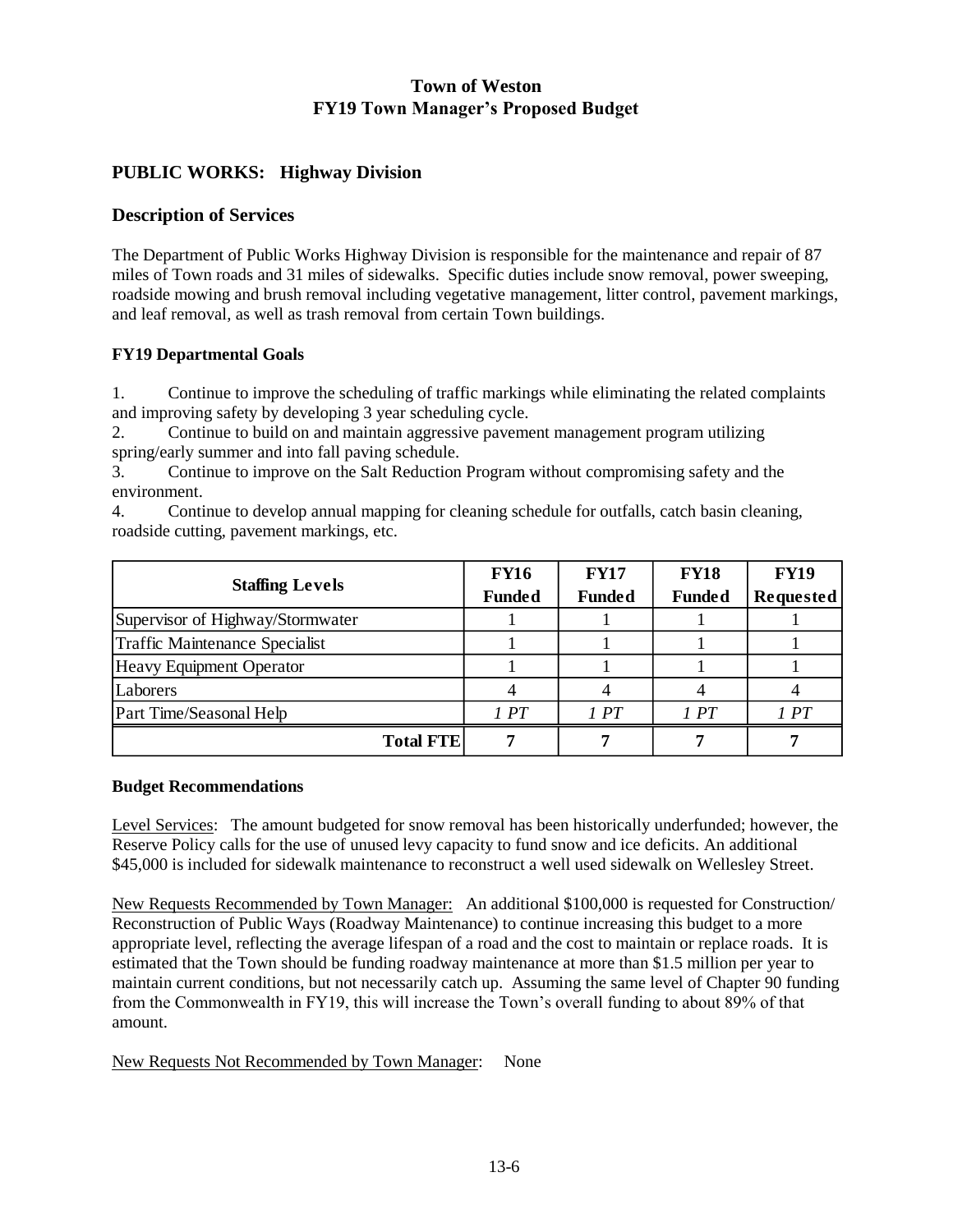|                                                  |                |               |                |               |                | <b>TOWN MANAGER'S</b> |                       |              |                |          |
|--------------------------------------------------|----------------|---------------|----------------|---------------|----------------|-----------------------|-----------------------|--------------|----------------|----------|
|                                                  |                |               |                |               |                |                       | <b>RECOMMENDATION</b> |              | FY18 to FY19   |          |
|                                                  | <b>ACTUAL</b>  | <b>BUDGET</b> | <b>ACTUAL</b>  | <b>BUDGET</b> | <b>DEP REQ</b> | <b>LEVEL</b>          | <b>NEW</b>            |              | \$             | %        |
| <b>PUBLIC WORKS</b>                              | FY16           | <b>FY17</b>   | <b>FY17</b>    | <b>FY18</b>   | <b>FY19</b>    | <b>SERVICE</b>        | <b>REQ</b>            | <b>TOTAL</b> | Change         | Change   |
|                                                  |                |               |                |               |                |                       |                       |              |                |          |
| <b>Highway Division Salaries</b>                 |                |               |                |               |                |                       |                       |              |                |          |
| <b>Salaries</b>                                  | 338.659        | 388.887       | 395.063        | 397,518       | 408.530        | 408.530               |                       | 408.530      | 11.012         | 2.8%     |
| Overtime                                         | 27,238         | 20,000        | 30,672         | 20,000        | 20,000         | 20,000                |                       | 20,000       | ÷.             | 0.0%     |
| Temp/Seasonal                                    | 3.768          | 6,000         | 7,098          | 6,000         | 6,000          | 6,000                 | ä,                    | 6,000        | $\mathbf{r}$   | 0.0%     |
| Out-of-Dept Pay                                  | 1,453          | 2,500         | 1,405          | 2,500         | 2,000          | 2,000                 | Ĭ.                    | 2,000        | (500)          | $-20.0%$ |
| <b>Police Details</b>                            | 13,162         | 24,000        | 9,736          | 24,000        | 24,000         | 24,000                | ÷.                    | 24,000       | $\sim$         | 0.0%     |
| <b>Sub-total Personal Services</b>               | 384,279        | 441,387       | 443,974        | 450,018       | 460,530        | 460,530               | $\overline{a}$        | 460,530      | 10,512         | 2.3%     |
| <b>Highways &amp; Bridges-Street Maintenance</b> |                |               |                |               |                |                       |                       |              |                |          |
| Sidewalk Maintenance                             | $\overline{a}$ |               | 10,574         |               | $\overline{a}$ |                       |                       |              |                |          |
| Rent-Equipment                                   |                | 500           |                | 500           | 500            | 500                   |                       | 500          |                | 0.0%     |
| Markings                                         | 12,152         | 32,000        | 2,831          | 32,000        | 32,000         | 32,000                |                       | 32,000       |                | 0.0%     |
| <b>Tools</b>                                     | 4,927          | 3,500         | 3,201          | 3,500         | 3,500          | 3,500                 | ÷.                    | 3,500        | $\sim$         | 0.0%     |
| Signs                                            | 7,284          | 8,500         | 8,689          | 8,500         | 9,000          | 9,000                 |                       | 9,000        | 500            | 5.9%     |
| <b>Fence Supplies</b>                            | 2,148          | 4,000         | 1,456          | 4,000         | 3,000          | 3,000                 | $\overline{a}$        | 3,000        | (1,000)        | $-25.0%$ |
| <b>Cleaning Supplies</b>                         | 11             | 1,000         | 459            | 1,000         | 1,000          | 1,000                 |                       | 1,000        | $\sim$         | 0.0%     |
| Fertilizer & Seeds                               | 1,460          | 500           | 1,658          | 500           | 500            | 500                   | ä,                    | 500          | ä,             | 0.0%     |
| <b>Traffic Paint</b>                             | 5,017          | 1,600         | 22             | 1,600         | 1,600          | 1,600                 |                       | 1,600        |                | 0.0%     |
| <b>Paving Materials</b>                          | 31,946         | 60,000        | 52,082         | 60,000        | 60,000         | 60,000                | L.                    | 60,000       |                | 0.0%     |
| Protective/Work Clothing                         | 790            | 1,700         | 800            | 1,700         | 1,700          | 1,700                 | ÷,                    | 1,700        |                | 0.0%     |
| <b>Traffic Control Devices</b>                   | 14,400         | 15,750        | 13,549         | 15,655        | 15,655         | 15,655                | ä,                    | 15,655       | $\overline{a}$ | 0.0%     |
|                                                  | 20             |               |                |               |                | ÷.                    |                       |              |                |          |
| sub-total Street Maintenance                     | 80,154         | 129,050       | 95,321         | 128,955       | 128,455        | 128,455               |                       | 128,455      | (500)          | $-0.4%$  |
| <b>Street Lighting</b>                           | 36,737         | 40,000        | 33,486         | 38,805        | 38,805         | 38,805                |                       | 38,805       |                | 0.0%     |
|                                                  |                |               |                |               |                |                       |                       |              |                |          |
| Snow & Ice Removal                               |                |               |                |               |                |                       |                       |              |                |          |
| Compensation - Snow & Ice Control                | 99,076         | 83,800        | 160,284        | 83,800        | 83,800         | 83,800                | ä,                    | 83,800       |                | 0.0%     |
| Repair-Equipment                                 | 17,432         | 23,250        | 8,524          | 23,250        | 23,250         | 23,250                |                       | 23,250       |                | 0.0%     |
| Rent-Equipment **                                | 141,526        | 29,500        | 260,151        | 29,500        | 29,500         | 29,500                | ä,                    | 29,500       |                | 0.0%     |
| <b>Storm Related Expenses</b>                    | 1,990          | 2,350         | 4,577          | 2,350         | 2,350          | 2,350                 | ä,                    | 2,350        |                | 0.0%     |
| Salt                                             | 188,398        | 114,000       | 258,057        | 114,000       | 114,000        | 114,000               | ÷,                    | 114,000      |                | 0.0%     |
| sub-total Snow & Ice Removal                     | 448,422        | 252,900       | 691,592        | 252,900       | 252,900        | 252,900               | $\overline{a}$        | 252,900      |                | 0.0%     |
| <b>Highway-Continuing Balance Accounts</b>       |                |               |                |               |                |                       |                       |              |                |          |
| Construct/Reconstruct Public Ways+               | 111,963        | 650,000       | 435,439        | 750,000       | 850,000        | 750,000               | 100,000               | 850,000      | 100,000        | 13.3%    |
| Sidewalk Maintenance+                            | 40,533         | 110,000       | 350,917        | 120,000       | 165,000        | 165,000               | ÷.                    | 165,000      | 45.000         | 37.5%    |
| Stone Retaining Wall Repairs+                    | 9,132          | 10,000        | 37,918         | 10,000        | 10,000         | 10.000                |                       | 10,000       | ÷              | 0.0%     |
| Guard Rail Rehab. Program+                       |                | 50,000        | $\overline{a}$ | 50,000        | 50,000         | 50,000                | ÷,                    | 50,000       | $\blacksquare$ | 0.0%     |
| Town Center Planning +                           | 20,126         |               |                |               |                |                       |                       |              |                |          |
| sub-total Cont Bal Accts                         | 181.754        | 820,000       | 824,275        | 930,000       | 1,075,000      | 975.000               | 100.000               | 1,075,000    | 145.000        | 15.6%    |
|                                                  | 1,131,345      | 1,683,337     | 2,088,648      | 1,800,678     | 1,955,690      | 1,855,690             | 100,000               | 1,955,690    | 155,012        | 8.6%     |
| <b>Total Highways</b>                            |                |               |                |               |                |                       |                       |              |                |          |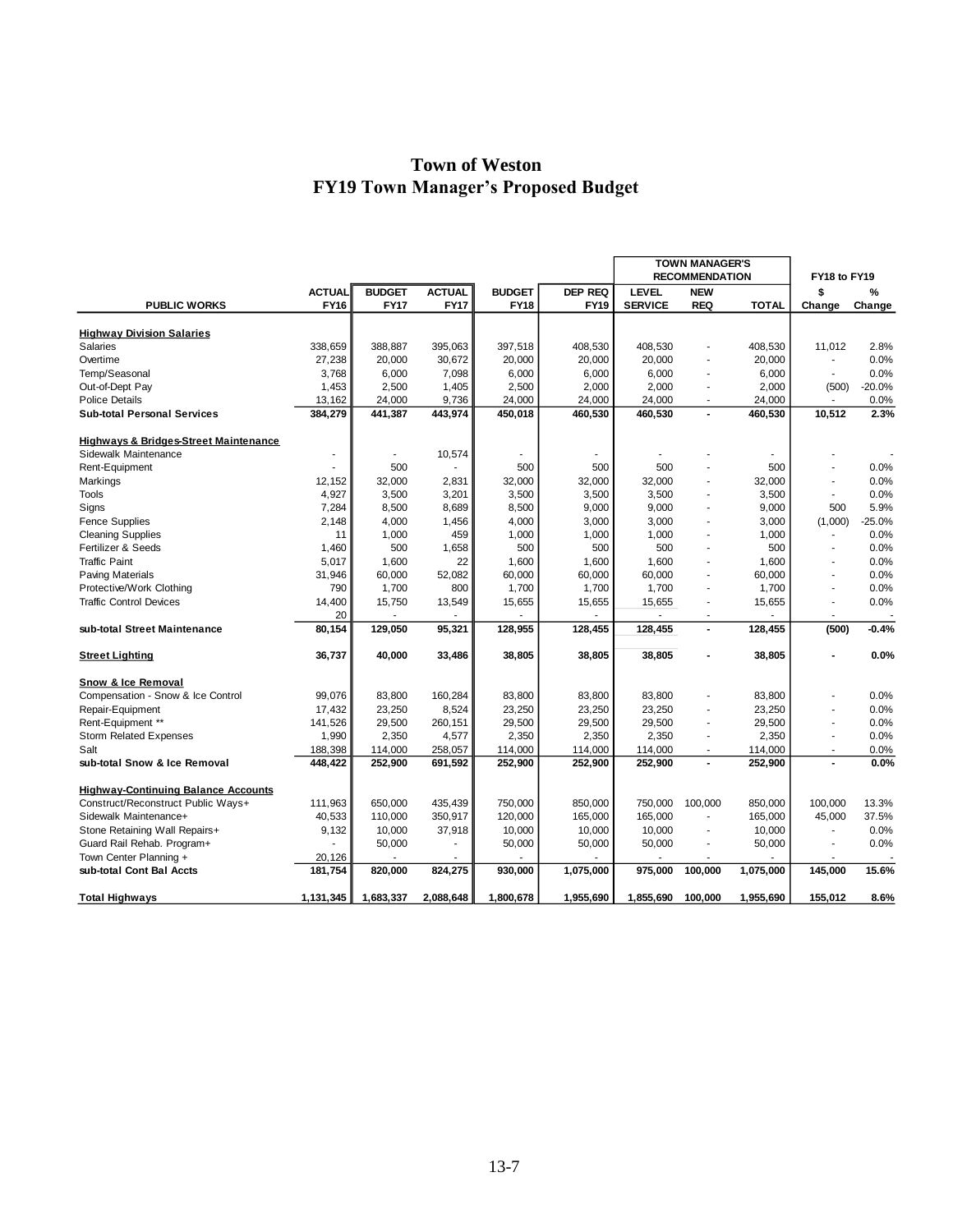# **PUBLIC WORKS: Stormwater Division**

## **Description of Services**

The Department of Public Works Stormwater Division is responsible for the maintenance and repair of the Town's storm drainage system, which includes culvert cleaning, removal of brush and debris from brooks and streams, and expansion of the storm drain system. The work of this division is the implementation of a Stormwater Management Plan, mandated by federal law, requiring the DPW to institute a number of "best management" practices regarding source identification, public education, and bylaws to manage stormwater flow in town. Funding for this ongoing work is included in this budget and in portions of the capital budget.

## **FY19 Departmental Goals**

1. Continue completing repairs to drainage systems located on roads scheduled for resurfacing in the off season in order to complete the paving program earlier in the construction year.

2. Continue to improve the efficiency of cleaning and dredging of open drainage ditches to improve water flow.

3. Continue drainage improvement program to eliminate complaints and better manage surface storm water.

4. Continue cross-training within the DPW divisions.

|                                 | <b>FY16</b>   | <b>FY17</b>   | <b>FY18</b>   | <b>FY19</b>      |
|---------------------------------|---------------|---------------|---------------|------------------|
| <b>Staffing Levels</b>          | <b>Funded</b> | <b>Funded</b> | <b>Funded</b> | <b>Requested</b> |
| <b>Heavy Equipment Operator</b> |               |               |               |                  |
| Laborers                        |               |               |               |                  |
| <b>Total FTE</b>                |               |               |               |                  |

#### **Budget Recommendations**

Level Services: The only increase in this budget is for salaries and the cost of police details.

New Requests Recommended by Town Manager: None requested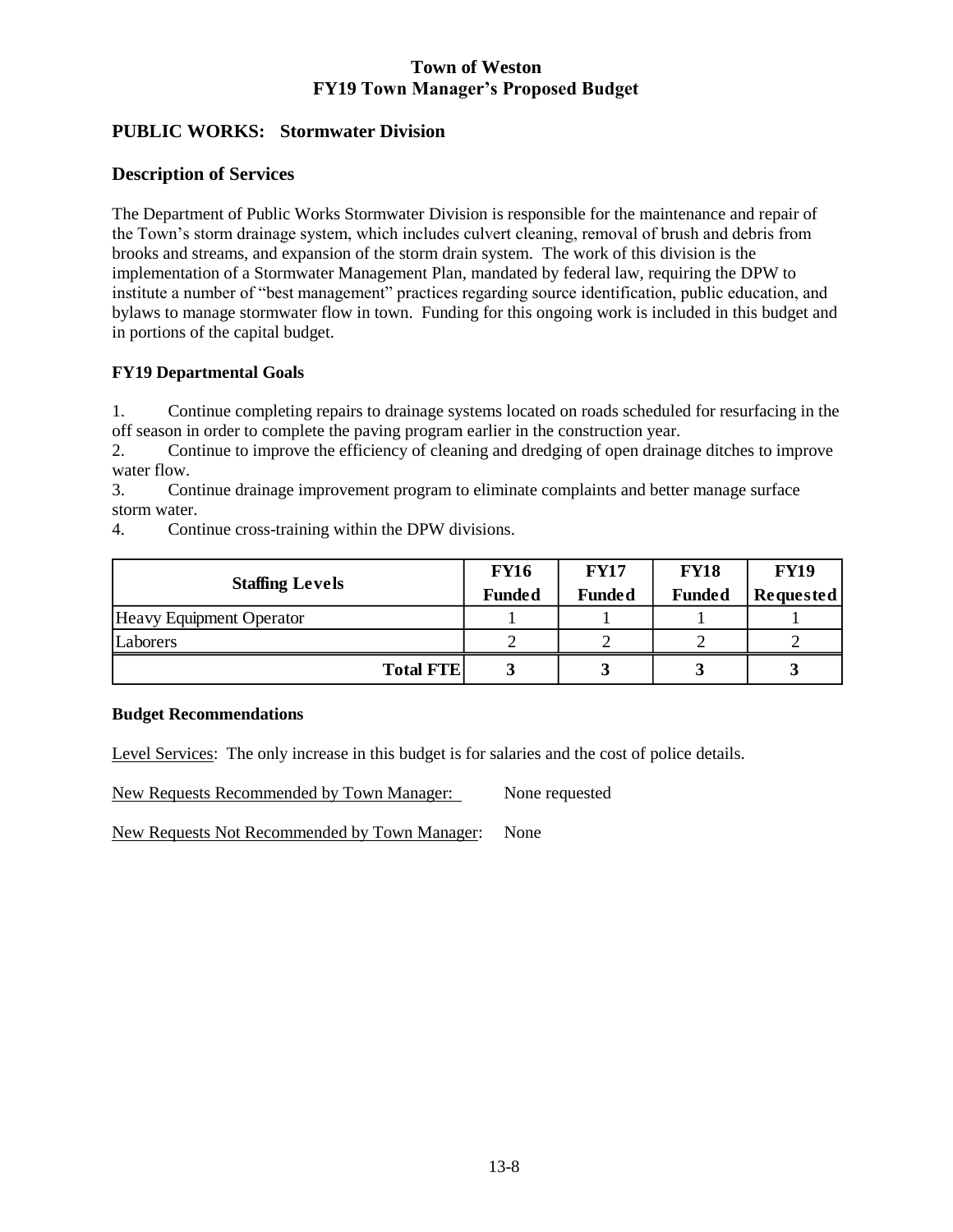|                                               |               |               |               |               |                | <b>TOWN MANAGER'S</b><br><b>RECOMMENDATION</b> |                          |              | FY18 to FY19 |          |  |
|-----------------------------------------------|---------------|---------------|---------------|---------------|----------------|------------------------------------------------|--------------------------|--------------|--------------|----------|--|
|                                               | <b>ACTUAL</b> | <b>BUDGET</b> | <b>ACTUAL</b> | <b>BUDGET</b> | <b>DEP REQ</b> | LEVEL                                          | <b>NEW</b>               |              |              | %        |  |
| <b>PUBLIC WORKS</b>                           | <b>FY16</b>   | <b>FY17</b>   | <b>FY17</b>   | <b>FY18</b>   | <b>FY19</b>    | <b>SERVICE</b>                                 | <b>REQ</b>               | <b>TOTAL</b> | Change       | Change   |  |
| <b>Stormwater Division Salaries</b>           |               |               |               |               |                |                                                |                          |              |              |          |  |
| <b>Salaries</b>                               | 164,092       | 162,319       | 106,375       | 155,483       | 164,043        | 164,043                                        | $\blacksquare$           | 164,043      | 8,560        | 5.5%     |  |
| Overtime                                      | 498           | 5,570         | 1,094         | 5,570         | 5,570          | 5,570                                          | $\blacksquare$           | 5,570        |              | 0.0%     |  |
| Out-of-Dept Pay                               | 527           | 2,000         | 459           | 2,000         | 2,000          | 2,000                                          | ٠                        | 2,000        |              | 0.0%     |  |
| <b>Police Details</b>                         | 4,710         | 4,000         | 9,610         | 4,000         | 5,000          | 5,000                                          | ٠                        | 5,000        | 1,000        | 25.0%    |  |
| <b>Sub-total Personal Services</b>            | 169,827       | 173,889       | 117,539       | 167,053       | 176,613        | 176,613                                        | ٠                        | 176,613      | 9,560        | 30.5%    |  |
| <b>Stormwater Management</b>                  |               |               |               |               |                |                                                |                          |              |              |          |  |
| <b>Consulting &amp; Professional Services</b> |               | 8,350         | 525           | 8,350         | 5,000          | 5,000                                          | $\overline{\phantom{a}}$ | 5,000        | (3,350)      | $-40.1%$ |  |
| Tools                                         | 738           | 2,500         | 1,605         | 2,500         | 2,500          | 2,500                                          | $\blacksquare$           | 2,500        |              | 0.0%     |  |
| Road Repairs                                  |               | 2,500         | ۰             | 2,500         | 2,500          | 2,500                                          | $\frac{1}{2}$            | 2,500        | ٠            | 0.0%     |  |
| Protective/Work Clothing                      |               | 1,700         | 192           | 1,700         | 1,700          | 1.700                                          | $\frac{1}{2}$            | 1,700        | ٠            | 0.0%     |  |
| <b>Other Traffic Control</b>                  |               | 1,000         | 21            | 1,000         | 1,000          | 1,000                                          | $\overline{\phantom{a}}$ | 1,000        | ٠            | 0.0%     |  |
| Drainage Maintenance                          | 51,723        | 66,700        | 82,570        | 66,700        | 66,700         | 66,700                                         | ٠                        | 66,700       | ٠            | 0.0%     |  |
| sub-total Stormwater Management               | 52,460        | 82,750        | 84,913        | 82,750        | 79,400         | 79,400                                         | $\blacksquare$           | 79,400       | (3, 350)     | -4.0%    |  |
| <b>Total Stormwater Management</b>            | 222,287       | 256,639       | 202,452       | 249,803       | 256,013        | 256,013                                        |                          | 256,013      | 6,210        | 2.5%     |  |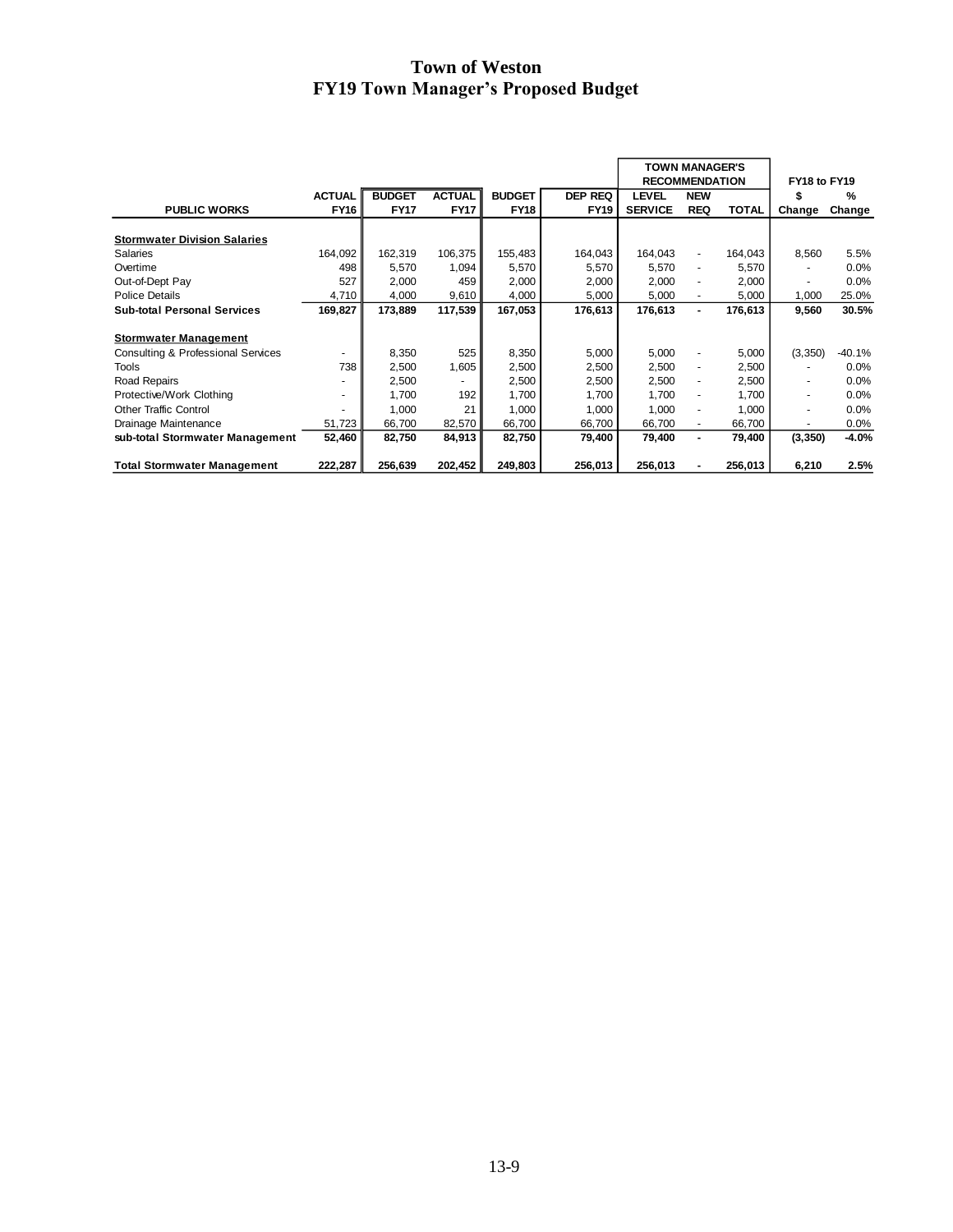# **PUBLIC WORKS: Solid Waste and Recycling Division**

## **Description of Services**

The Department of Public Works Solid Waste and Recycling Division is responsible for the operation of the Transfer Station, yard waste and brush dump areas and conducting the annual household hazardous waste collection day. In FY 2017, approximately 68% of the cost of the Transfer Station operation was paid through user fees (i.e. Transfer Station stickers, commercial tipping fees etc.). Included in this budget is the cost for groundwater monitoring at the closed Weston landfill and newly required third party Transfer Station inspections and DEP reporting.

#### **FY19 Departmental Goals**

- 1. Control overtime through sick and vacation time management.
- 2. Continue to improve customer service at the Transfer Station.
- 3. Maintain the cleanliness of the Transfer Station facility and grounds.

4. Continue to improve recycling program through clearer signage, education of the public, etc., and seek increased revenue for recyclables.

- 5. Continue aggressive permit/sticker checking at access to transfer station.
- 6. Continue efforts to reduce the number of hauls during the fiscal year.

| <b>Staffing Levels</b> | <b>FY16</b><br><b>Funded</b> | <b>FY17</b><br><b>Funded</b> | <b>FY18</b><br><b>Funded</b> | <b>FY19</b><br><b>Requested</b> |  |
|------------------------|------------------------------|------------------------------|------------------------------|---------------------------------|--|
| Disposal Area Operator |                              |                              |                              |                                 |  |
| <b>Total FTE</b>       |                              |                              |                              |                                 |  |

#### **Budget Recommendations**

Level Services: Due to decreased waste being disposed of, the amount for tipping charges is reduced, although in July 2019 there will be an adjustment to the tipping fees based on the consumer price index. The budget for disposing of recyclables is increased based on the actual cost.

New Requests Recommended by Town Manager: None requested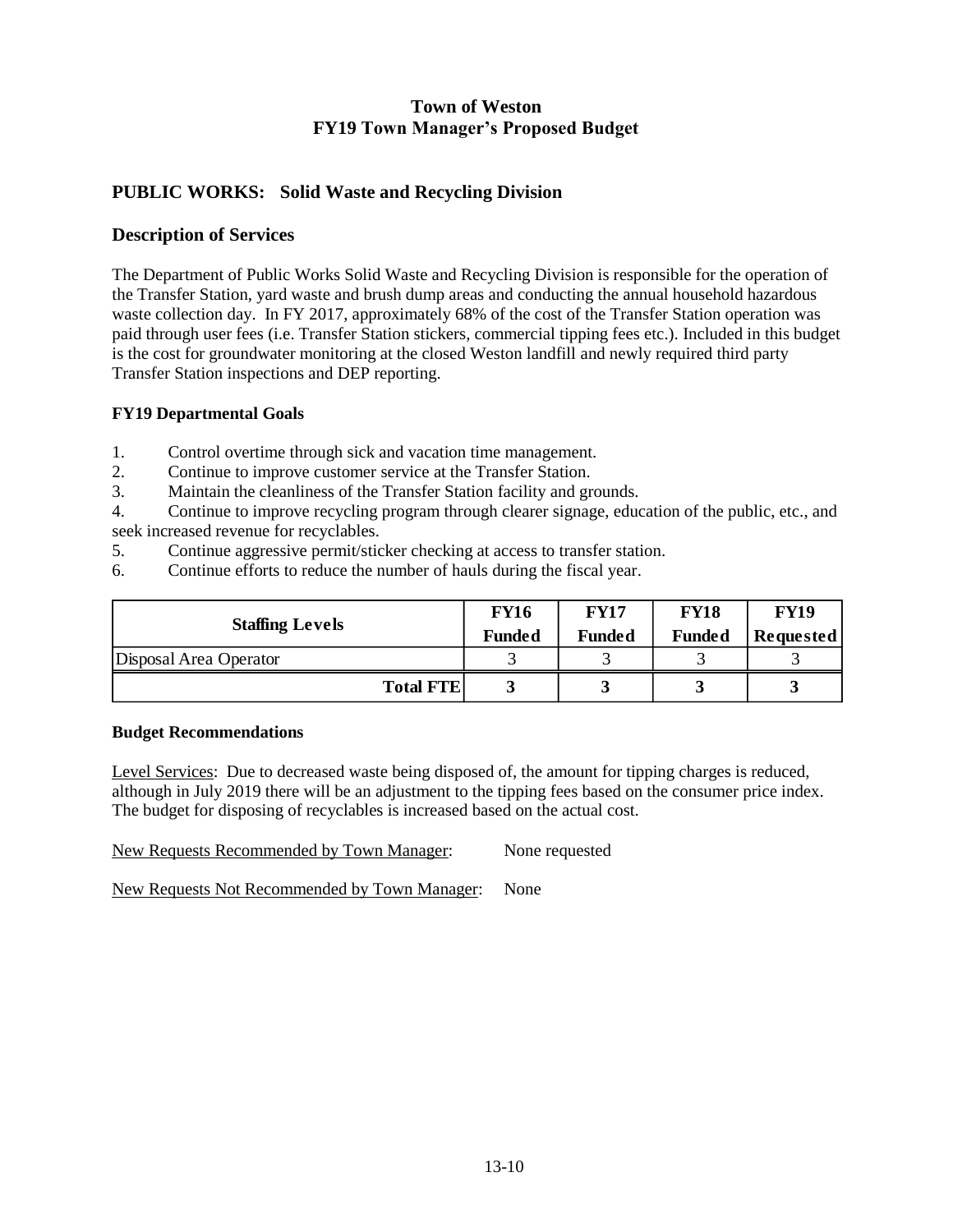|                                                       |               |               |               |               |                | <b>TOWN MANAGER'S</b><br><b>RECOMMENDATION</b> |                |              |               |               |
|-------------------------------------------------------|---------------|---------------|---------------|---------------|----------------|------------------------------------------------|----------------|--------------|---------------|---------------|
|                                                       |               |               |               |               |                |                                                |                |              | FY18 to FY19  |               |
|                                                       | <b>ACTUAL</b> | <b>BUDGET</b> | <b>ACTUAL</b> | <b>BUDGET</b> | <b>DEP REQ</b> | <b>LEVEL</b>                                   | <b>NEW</b>     |              | \$            | $\frac{9}{6}$ |
| <b>PUBLIC WORKS</b>                                   | <b>FY16</b>   | <b>FY17</b>   | <b>FY17</b>   | <b>FY18</b>   | <b>FY19</b>    | <b>SERVICE</b>                                 | <b>REQ</b>     | <b>TOTAL</b> | Change Change |               |
| <b>Solid Waste &amp; Recycling Division Salaries</b>  |               |               |               |               |                |                                                |                |              |               |               |
| <b>Salaries</b>                                       | 170.080       | 172.427       | 165.128       | 176.163       | 179.663        | 179.663                                        | ÷              | 179,663      | 3.500         | 2.0%          |
| Overtime                                              | 19,595        | 20,000        | 21,459        | 13,800        | 10,300         | 10,300                                         |                | 10,300       | (3,500)       | $-25.4%$      |
| <b>Sub-total Personal Services</b>                    | 189,675       | 192,427       | 186,587       | 189,963       | 189,963        | 189,963                                        | $\blacksquare$ | 189,963      | (0)           | 0.0%          |
| <b>Solid Waste Disposal</b>                           |               |               |               |               |                |                                                |                |              |               |               |
| Electricity                                           | 9.257         | 8.750         | 9.416         | 8,263         | 9.400          | 10.000                                         | $\blacksquare$ | 10.000       | 1.737         | 21.0%         |
| Water                                                 | 1.023         | 1,200         | 1,273         | 1,200         | 1,200          | 1.200                                          | ÷              | 1.200        |               | 0.0%          |
| Repair-Buildings & Grounds                            | 12,107        | 10.000        | 20,125        | 10.000        | 10.000         | 10.000                                         | $\blacksquare$ | 10.000       | ۰             | 0.0%          |
| Rent-Equipment                                        | 24,910        | 26.000        | 24,303        | 26,000        | 26,000         | 26.000                                         | ÷              | 26.000       |               | 0.0%          |
| <b>Tipping Charges</b>                                | 107,158       | 142.500       | 114,228       | 142,500       | 142.500        | 135.000                                        | ٠              | 135.000      | (7,500)       | $-5.3%$       |
| <b>Waste Transportation</b>                           | 37,072        | 45,000        | 39,290        | 45,000        | 45,000         | 45,000                                         | $\blacksquare$ | 45,000       |               | 0.0%          |
| Recycling Charges                                     | 23,236        | 20,000        | 23,466        | 20,000        | 24,000         | 24,000                                         | ٠              | 24,000       | 4,000         | 20.0%         |
| Recycling Transportation                              | 22,944        | 17,500        | 11,423        | 17,500        | 17,500         | 17,500                                         | $\blacksquare$ | 17,500       |               | 0.0%          |
| Composting                                            | 39,418        | 29,545        | 20,813        | 29,545        | 29,545         | 29,545                                         | ÷              | 29,545       |               | 0.0%          |
| Hazardous Waste Disposal                              | 9,155         | 13,000        | 10,359        | 13,000        | 13,000         | 13,000                                         | ÷,             | 13,000       | ٠             | 0.0%          |
| All Other Expense                                     | 8,422         | 2,000         | 5,761         | 2,000         | 2,000          | 2,000                                          |                | 2,000        |               | 0.0%          |
| sub-total Solid Waste Disposal                        | 294,703       | 315,495       | 280,457       | 315,008       | 320,145        | 313,245                                        | $\blacksquare$ | 313,245      | (1,763)       | $-0.6%$       |
| Solid Waste & Recycling - Continuing Balance Accounts |               |               |               |               |                |                                                |                |              |               |               |
| Monitoring Groundwater-Landfill+                      | 30,825        | 25,500        | 26,575        | 25,500        | 25,500         | 25,500                                         | ٠              | 25,500       | ٠             | 0.0%          |
| sub-total Cont Bal Accts                              | 30.825        | 25,500        | 26,575        | 25,500        | 25,500         | 25,500                                         | $\blacksquare$ | 25,500       |               | 0.0%          |
| <b>Total Recycling &amp; Solid Waste</b>              | 515,203       | 533.422       | 493,619       | 530.471       | 535.608        | 528.708                                        | -              | 528,708      | (1,763)       | $-0.3%$       |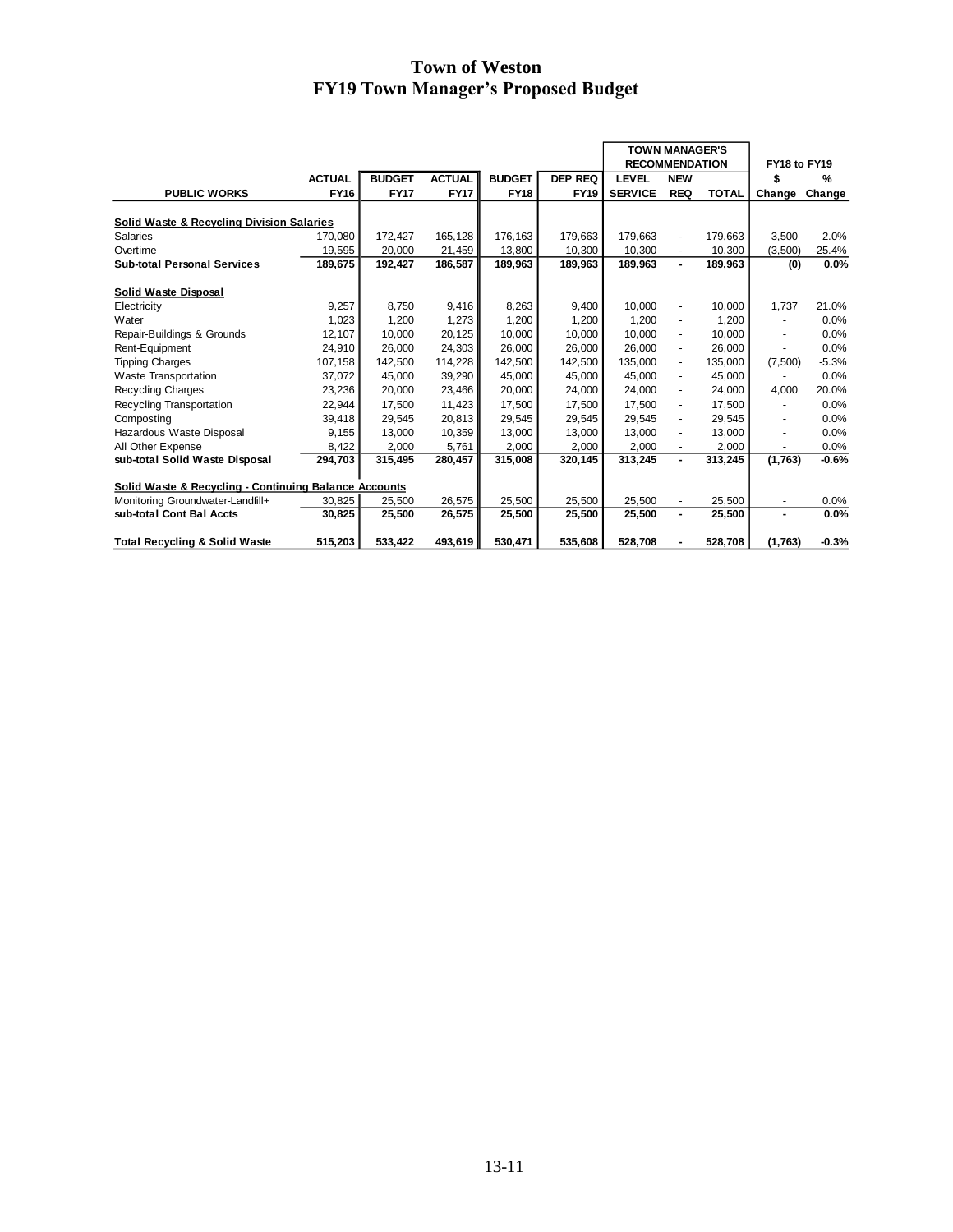# **PUBLIC WORKS: Parks and Cemeteries Division**

#### **Description of Services**

The Department of Public Works Parks and Cemeteries Division is responsible for: 1) the maintenance of the Linwood, Central, Farmers, and South Burying Ground cemeteries; 2) the care and maintenance of Soldiers Field, Lamson Park, Case Park, Children's Park, Anniversary Park East and West, South Park; and 3) the grounds of the Town Library, Josiah Smith Tavern and old Library, Fiske Law Office, Police Station, Transfer Station, Town Hall, and a variety of traffic islands. This Division also undertakes tree plantings and pruning in the parks.

#### **FY19 Departmental Goals**

1. Complete work under phase one of funding for headstone restoration at Farmer's Burial Ground, temporary shoring of tombs, rehabilitation of stone walls, restoration of iron gate, and design permanent repairs to tombs.

2. Continue to work on headstone restoration at Farmers Burial Ground and Central Cemetery under proposed phase two.

3. Continue to map Linwood Cemetery including street names and cemetery plots.

4. Continue to maintain the numerous green space locations (Cemeteries - Linwood, Farmers, Central, South Ave., and Parks/Other Areas – Island at Route 20/BPR, Fiske House, Fiske Park, Lamson Park, Town Hall, Sidewalk area around Town Green, Watering Can, Corner of School and BPR BY-Pass, Corner of BPR and BPR By-Pass, Scout House, Case Park, Library, Pump Station on Wellesley Street, Josiah Tavern/Old Library, Fire Stations, Newton at Route 30, DPW, Police Station, etc.

5. Continue island planting program and beautification of Town green spaces.

|                          | <b>FY16</b>   | <b>FY17</b>   | <b>FY18</b>   | <b>FY19</b>      |
|--------------------------|---------------|---------------|---------------|------------------|
| <b>Staffing Levels</b>   | <b>Funded</b> | <b>Funded</b> | <b>Funded</b> | <b>Requested</b> |
| Supervisor               |               |               |               |                  |
| Heavy Equipment Operator |               |               |               |                  |
| Laborer                  |               |               |               |                  |
| <b>Total FTE</b>         |               |               |               |                  |

#### **Budget Recommendations**

Level Services: This budget is reduced because of employee turnover. Additional funds are included for part-time summer help to assist in the busy season.

New Requests Recommended by Town Manager: None requested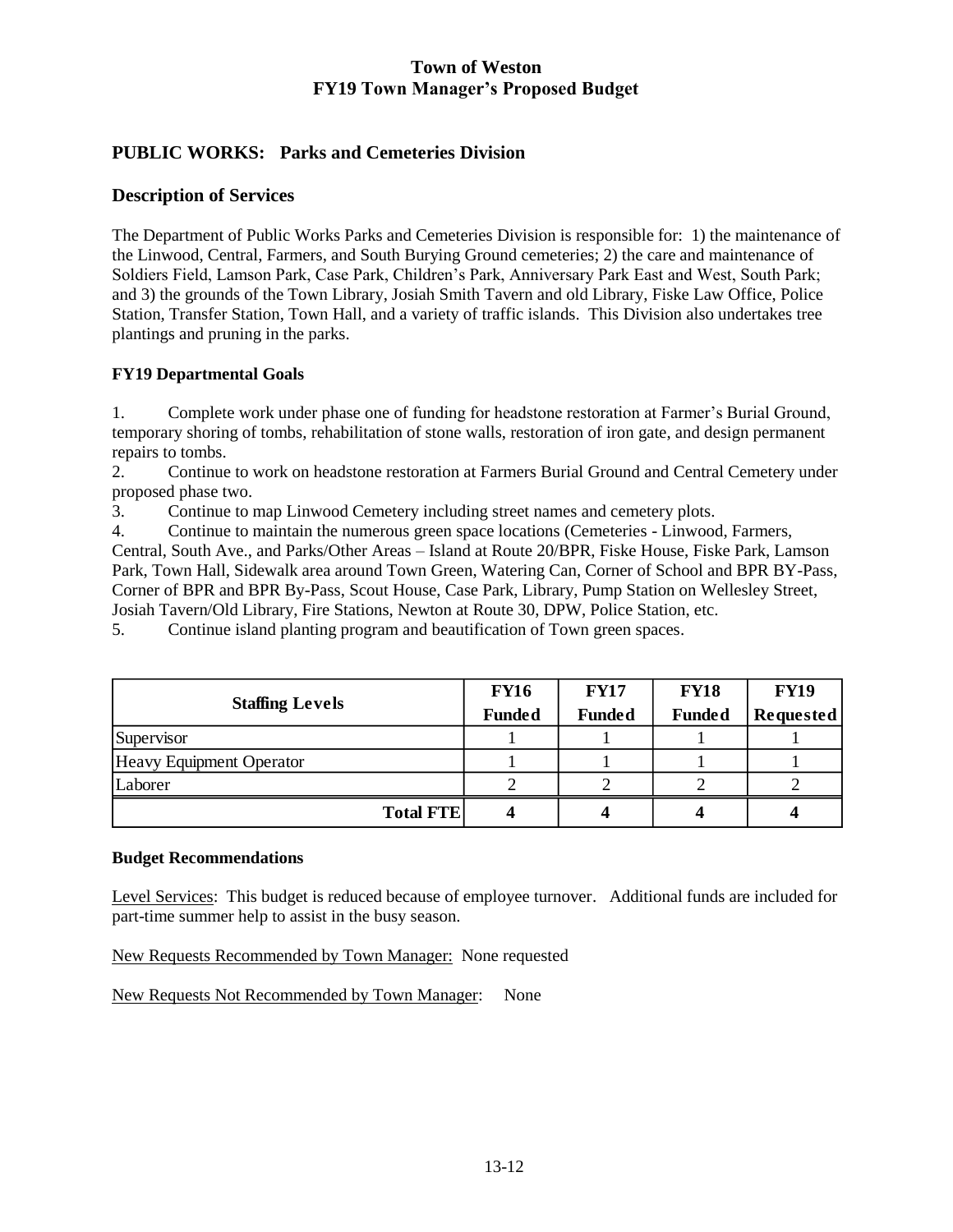|                                                 |               |               |               |               |                          | <b>TOWN MANAGER'S</b><br><b>RECOMMENDATION</b> |                          |              | FY18 to FY19             |               |
|-------------------------------------------------|---------------|---------------|---------------|---------------|--------------------------|------------------------------------------------|--------------------------|--------------|--------------------------|---------------|
|                                                 | <b>ACTUAL</b> | <b>BUDGET</b> | <b>ACTUAL</b> | <b>BUDGET</b> | <b>DEP REQ</b>           | <b>LEVEL</b>                                   | <b>NEW</b>               |              |                          | $\frac{9}{6}$ |
| <b>PUBLIC WORKS</b>                             | <b>FY16</b>   | <b>FY17</b>   | <b>FY17</b>   | <b>FY18</b>   | <b>FY19</b>              | <b>SERVICE</b>                                 | <b>REQ</b>               | <b>TOTAL</b> | \$                       | Change        |
|                                                 |               |               |               |               |                          |                                                |                          |              | Change                   |               |
| <b>Parks &amp; Cemeteries Division Salaries</b> |               |               |               |               |                          |                                                |                          |              |                          |               |
| Salaries                                        | 241,442       | 244,461       | 238,337       | 252,684       | 241,547                  | 241,547                                        | $\blacksquare$           | 241,547      | (11, 137)                | $-4.4%$       |
| Overtime                                        | 15.740        | 15.000        | 20.090        | 15.000        | 15.000                   | 15.000                                         |                          | 15.000       |                          | 0.0%          |
| Temp/Seasonal                                   |               |               |               |               | 6,000                    | 6.000                                          |                          | 6,000        | 6,000                    | 100.0%        |
| Out of Dept Salaries                            |               | 2,032         |               | 2,032         | 2,032                    | 2,032                                          |                          | 2,032        |                          | 0.0%          |
| <b>Sub-total Personal Services</b>              | 257,182       | 261,493       | 258,427       | 269,716       | 264,579                  | 264,579                                        |                          | 264,579      | (5, 137)                 | $-1.9%$       |
|                                                 |               |               |               |               |                          |                                                |                          |              |                          |               |
| <b>Parks &amp; Cemeteries Division</b>          |               |               |               |               |                          |                                                |                          |              |                          |               |
| Water                                           | 1,466         | 1,000         | 12,941        | 1,000         | 1,500                    | 1,500                                          | $\overline{\phantom{a}}$ | 1,500        | 500                      | 50.0%         |
| Landscape Design                                | 855           | 500           |               | 500           | 500                      | 500                                            |                          | 500          |                          | 0.0%          |
| Tree Care & Pest Control                        | 6.741         | 6,300         | 4,311         | 6,300         | 6.300                    | 6,300                                          | $\overline{\phantom{a}}$ | 6.300        |                          | 0.0%          |
| Power Tools                                     | 422           | 600           | 7.651         | 600           | 600                      | 600                                            |                          | 600          | ۰                        | 0.0%          |
| <b>Hand Tools</b>                               | 790           | 800           | 240           | 800           | 800                      | 800                                            |                          | 800          | $\blacksquare$           | 0.0%          |
| Loam                                            |               | 250           | 905           | 250           | 250                      | 250                                            |                          | 250          | ٠                        | 0.0%          |
| Fertilizer & Seeds                              | 3,444         | 4.000         | 3.688         | 4.000         | 4.000                    | 4.000                                          | $\blacksquare$           | 4.000        | $\overline{\phantom{a}}$ | 0.0%          |
| Trees & Shrubs                                  | 2,990         | 2,000         | 1,126         | 2,000         | 2,000                    | 2,000                                          |                          | 2,000        | $\overline{\phantom{a}}$ | 0.0%          |
| Grass, Seeds & Plantings                        | 441           | 500           |               | 500           | 500                      | 500                                            |                          | 500          | $\overline{\phantom{a}}$ | 0.0%          |
| <b>Cemetery Supplies</b>                        | 3,386         | 3.500         | 5.015         | 3.500         | 3,500                    | 3.500                                          | $\blacksquare$           | 3.500        | $\overline{\phantom{a}}$ | 0.0%          |
| <b>Markers</b>                                  | 1,798         | 1,000         | 1,331         | 1,000         | 1,200                    | 1,200                                          |                          | 1,200        | 200                      | 20.0%         |
| Protective/Work Clothing                        | 517           | 900           | 634           | 900           | 900                      | 900                                            |                          | 900          | $\overline{\phantom{a}}$ | 0.0%          |
| Equipment                                       | 4,317         | 5,500         | 4,457         | 5,500         | 5,500                    | 5,500                                          | $\overline{\phantom{a}}$ | 5,500        | $\overline{\phantom{a}}$ | 0.0%          |
| sub-total Parks & Cemeteries                    | 27.166        | 26.850        | 42,300        | 26.850        | 27,550                   | 27,550                                         | ٠                        | 27,550       | 700                      | 2.6%          |
| Parks & Cemeteries-Cont Bal Accts               |               |               |               |               |                          |                                                |                          |              |                          |               |
| Improve/Develop Cemetery Land+                  | 2,581         |               |               |               | $\overline{\phantom{a}}$ |                                                |                          |              |                          |               |
| Equipment+                                      | 10,134        | 11,500        | 11,327        |               | $\overline{\phantom{a}}$ |                                                |                          | ٠            |                          |               |
| sub-total Cont Bal Accts                        | 12.715        | 11.500        | 11.327        | ٠             | ۰                        |                                                |                          |              |                          |               |
|                                                 |               |               |               |               |                          |                                                |                          |              |                          |               |
| <b>Total Parks &amp; Cemeteries Division</b>    | 297,064       | 299,843       | 312,055       | 296,566       | 292,129                  | 292,129                                        |                          | 292,129      | (4, 437)                 | $-1.5%$       |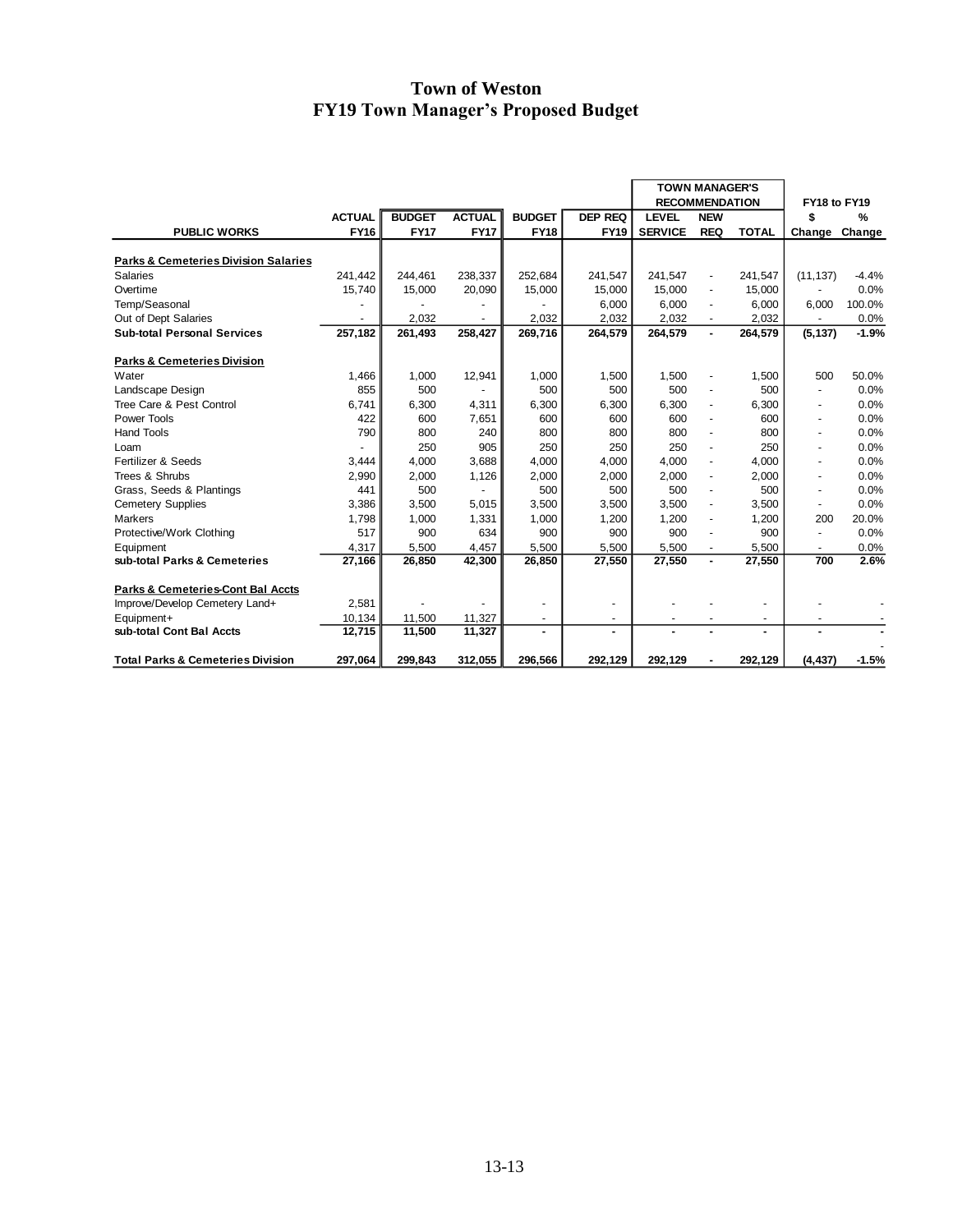# **PUBLIC WORKS: Tree Warden/Moth Superintendent**

#### **Description of Services**

The Tree Warden is responsible for the health and preservation of trees along Weston's public ways. A public hearing before the Board of Selectmen is required before a shade tree on public land is removed. If a shade tree is on a scenic road listed in the Town's bylaws, a public hearing before the Planning Board is also required before removal. The Director of Operations, Department of Public Works serves as the Tree Warden.

## **FY19 Departmental Goals**

- 1. Improve the process to remove dead and diseased trees within the Town's rights-of-way.
- 2. Improve communication between the office staff, residents, and the Tree Warden.
- 3. Continue to improve communications with Eversource regarding tree trimming activities.
- 4. Continue efforts with Inventory, Assessment, and Recommendation of public trees.

| <b>Staffing Levels</b> | <b>FY16</b> | <b>FY17</b> | FY18    | FY19      |  |
|------------------------|-------------|-------------|---------|-----------|--|
|                        | Funded      | Funded      | Funded  | Requested |  |
| Tree Warden            | Stipend     | Stipend     | Stipend | Stipend   |  |

#### **Budget Recommendations**

Level Services: This budget is essentially level funded. Funds are included for the second year of a town-wide tree inventory.

New Requests Recommended by Town Manager: None requested